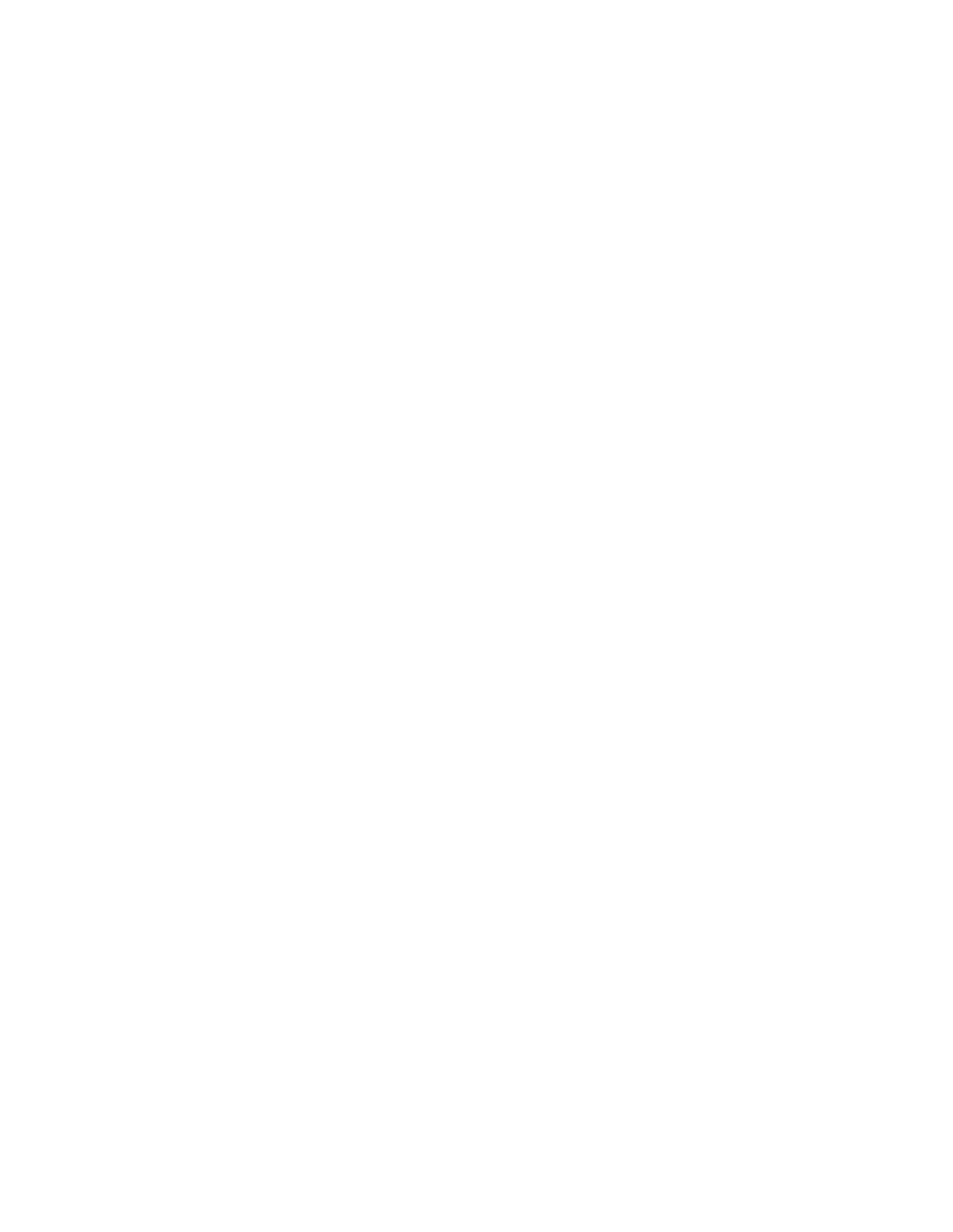### **THE CONTEXT**

In November, 2006, the Institute for Catholic Education (ICE) re-launched the *Our Catholic Schools* provincial dialogue initiative to involve the community in an examination of the priorities and issues in Catholic education today. *Our Catholic Schools* was first created in 1999 as part of a communication initiative of the Ontario Catholic School Trustees' Association (OCSTA). The purpose of this exercise was to encourage dialogue about Catholic schools and to generate feedback that would support the Association's strategic communications work. The current discussion asks many of the same questions that were posed seven years ago. This time, however, school boards have a more direct role to play in accessing, reviewing and summarizing information from their communities.

*Our Catholic Schools 2006-07* comes at a time when Catholic schools are enjoying significant success in terms of the academic achievement and the spiritual life of our schools. At the same time, Catholic school communities are addressing a number of financial, societal and political pressures that are affecting all school systems in Ontario.

This discussion provides a structured opportunity for conversation about the essence and value of Ontario's Catholic schools, the challenges they face, and the community's hopes for the future of their schools.

### **TASK**

The Institute for Catholic Education had as its goal the participation of as many school board constituents and Catholic education partners as possible in this important dialogue. Participants were expected to use the "Our Catholic Schools" discussion kit to generate observations and other feedback. Information from those discussions was to be forwarded to boards and boards had until the end of May, 2007 to submit summary results of those discussions to ICE. The hope was that as many groups as possible within each board would seize the opportunity for structured discussion about their schools.

### **THE TOOLS**

The discussion kit provided easy to follow guidelines and a format for group discussions in order to encourage maximum participation. The kit consisted of 10 handouts, including opening and closing prayers, a guide to leading a group discussion, discussion points, resource materials, PowerPoint slides, the format for both group and individual discussion reports, and further reading materials. The entire package was provided to boards in hard copy and on CD and was deposited on the Ontario Catholic School Trustees' Association's website for participants or board staff to download, as required.

Between March and April 2007, school boards were asked to review and collate responses from the community and to prepare the local board overview report.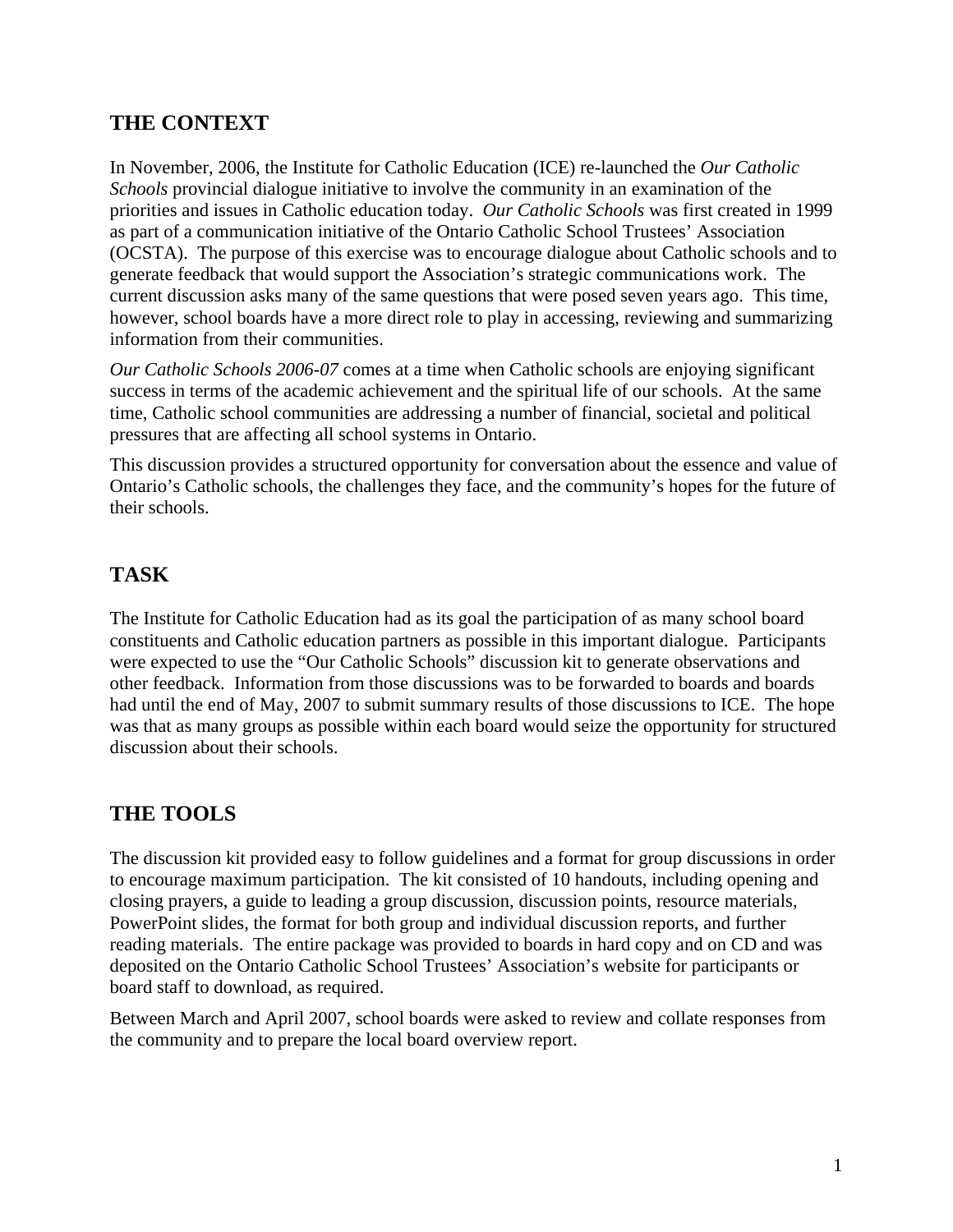A Coding Template for Group Reports and Individual Reports was provided as part of the package and this helped school boards to collate and summarize responses from their community. The template originated from the first discussion held in 2000.

Information and themes recorded through this process were then recorded on the School Board Summary Report to assist the board in identifying the key themes and responses surfacing throughout their community.

All this information was then used to create an overview which includes the perspective on all the data identified through the Summary Report. The Overview and Summary Report were then to be submitted to ICE before the end of May, 2007. This report represents the results of reviewing all summary reports received.

### **THE ANALYSIS**

A broad range of members of the Catholic community participated in the discussions within each board. Participants were: school council members, school staff including teachers and administrators, parish council members, students, parents, trustees, school board staff, members of the Catholic Women's League and Knights of Columbus, clergy and other members of the Catholic community.

School boards responded enthusiastically to this initiative. Many expressed their appreciation at the opportunity to relay their opinions to their boards and ICE. The impact of this dialogue is reflected in the high level of participation as 27 of 29 Catholic boards submitted Group Report summaries. Approximately 10,000 individuals took part in the discussion.

The *Our Catholic Schools* Group Report required participants to comment on:

- 1. The Distinctiveness of Catholic Schools
- 2. The Value of Catholic Schools
- 3. The Community's Hopes for Catholic Schools
- 4. The Major Issues Facing Catholic Schools Today
- 5. Strategies for Promoting and Protecting Catholic Education
- 6. What to Tell the School Boards and the Institute for Catholic Education

In addition, if participants wished they could complete an Individual Report after attending the Group discussions. In the Individual Report, three questions were asked:

- 1. What was said during the group discussion that you would like your school board and ICE to pay particular attention to?
- 2. What is the most important issue you, personally, think your school board and ICE should address?
- 3. What would be one or two things you would like to see changed in Catholic education?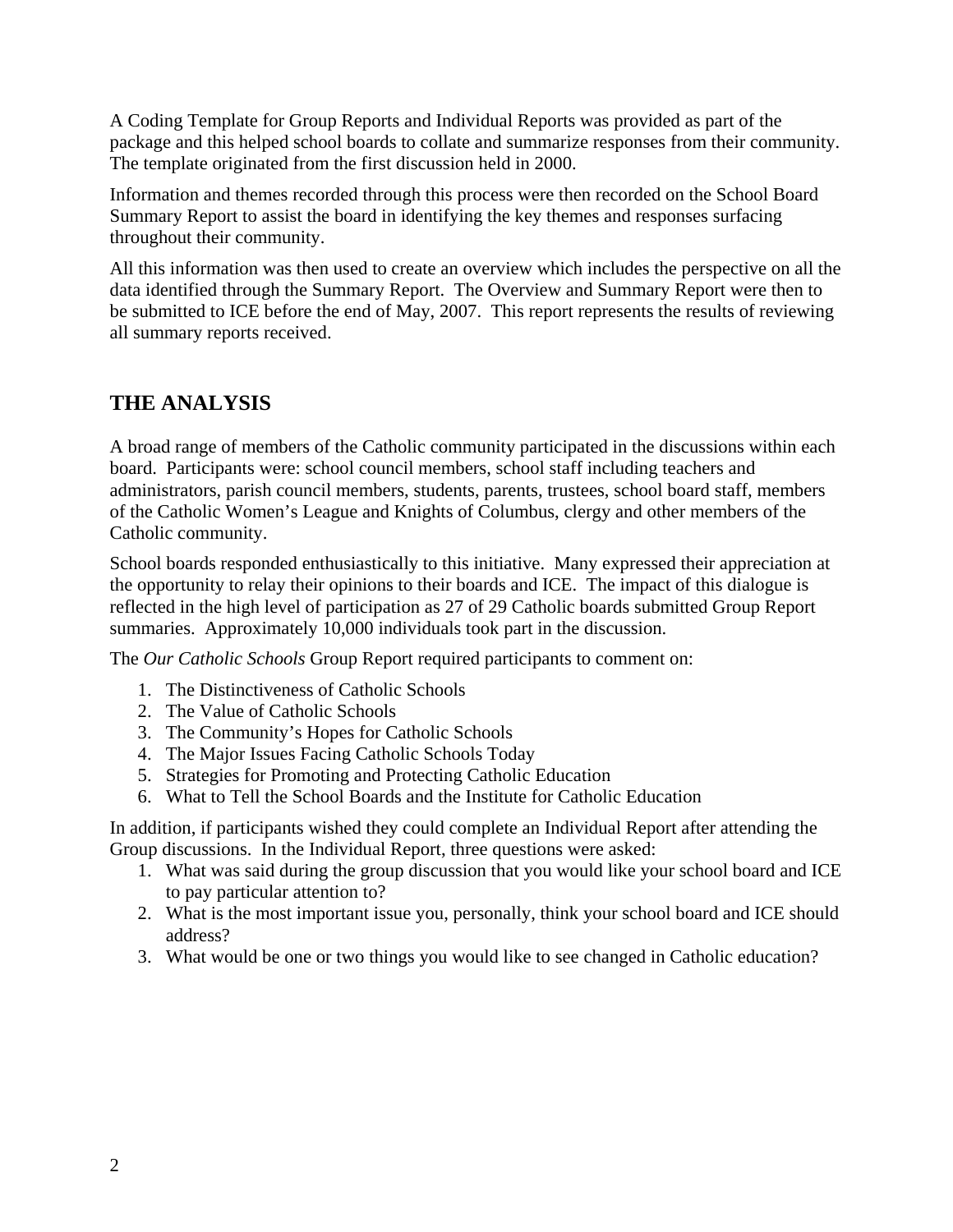### **RESULTS**

**1** 

### **A. Group Reports**

Common threads across the summary reports from the various boards across the province are identified below and divided into the six questions posed. It is hoped that it reflects and does justice to all points made during the discussions.

# *The Distinctiveness of Catholic Schools*

**The top five responses to the question: "What did the groups say about the distinctiveness of Catholic schools?" were:** 

- **a place where we can exercise our freedom to practice the Catholic faith tradition,**
- **reinforces the teaching of our Catholic values,**
- **a place where students learn about social justice and service to the community,**
- **promotes respect for and the dignity of all people,**
- **promotes the strong home-school-parish relationship.**

### **(a) A Place Where We Can Exercise Our Freedom to Practice the Catholic Faith Tradition**

The majority of school boards noted that Catholic schools are distinctive because they represent religious freedom, in particular the freedom the community enjoys to engage in faith traditions and to share these traditions and faith celebrations with each other and the wider community. There is a real sense of community and sense of belonging within the schools. This is especially felt when the community gathers to express their faith through liturgies, prayers, and sacraments celebrated during the liturgical year. Students find comfort in gathering in prayer and Eucharist, especially in times of crisis. There is daily prayer, retreat time and time to honour God. Time to balance work and play with worship and service to God is important. Schools allow for space, time and reverence for the sacred.

*"There is a strong feeling that we are a community of similar beliefs – leading to a sense of belonging." (Simcoe Muskoka CDSB)* 

*"Faith is not just a sign of the cross; not just mass. Rather faith is a whole way of thinking and being." (Ottawa CSB)* 

*"A truly Catholic education places students in touch with their identity and heritage." (Toronto CDSB)* 

### **(b) Reinforces the Teaching of Our Catholic Values**

The majority of school boards also pointed to the teaching of Gospel values as being a very distinctive, fundamental component of Catholic schools. Gospel values are lived out in the school's approach to discipline and organization and are infused throughout all aspects of the school curriculum.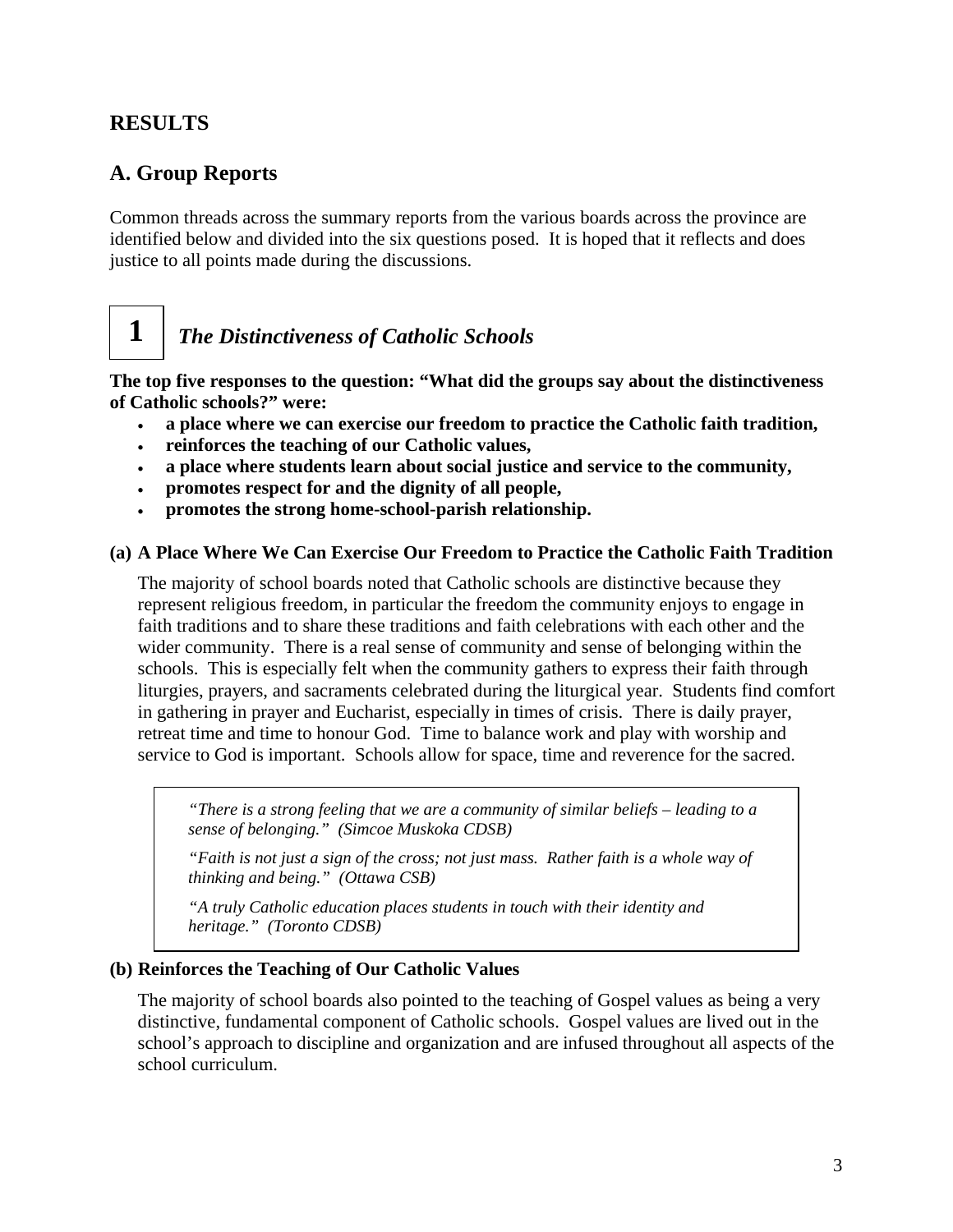*"We don't 'teach' character education; we instill and model morals, values and character as well as articulate them." (Thunder Bay CDSB)* 

*"Most often those values are woven into the curriculum." (Bruce-Grey CDSB)* 

### **(c) A Place Where Students Learn about Social Justice and Service to the Community**

Many school boards reported the teaching of Catholic social justice values and service to others is a very distinctive component of Catholic education. The work that students in the pursuit of social justice and to promote the kingdom of God on earth is what truly sets Catholic schools apart from the secular education system. Community service is a Catholic tradition. There is a real commitment to serving others, especially those less fortunate.

*"Christian social justice is at the heart of all that we do when we fundraise, in the way we discipline (restorative justice), and in our relationship with one another." (CDSB of Eastern Ontario)* 

### **(d) Promotes Respect For and the Dignity of All People**

Respondents indicated that Catholic schools were distinctive for advocating for the respect and dignity of all people. Students work for a better, more caring world based on the teachings of Christ. Catholic schools are inclusive. Catholic schools teach students to recognize Christ in every person and to accept people as they are.

*What makes Catholic schools distinctive: "Both tangible and intangible methods of conveying Christ's message – visible manifestations of Christ's gospel message – being inclusive, respecting the dignity of all – tolerance." (Peterborough Victoria Northumberland and Clarington CDSB)* 

### **(e) Promotes the Strong Home-School-Parish Relationship**

Many boards also noted that Catholic schools promote a strong link between the home, school and parish. This partnership is valued and cultivated. Catholic schools are the rallying point for parents to stay involved in and nurtured by their Catholic faith.

*"The interconnectedness between home, school, church and community is what sets us apart. The tight bond between home, school and church encourages the development of strong moral values. It also sets the stage for strong family values which creates caring, compassionate and competent young adults and future families." (York CDSB)* 

*"The board needs to enter into a deeper level of communication with the diocese and deanery to review the relationships of parishes and schools. I feel that teachers and staff need to be commissioned in a meaningful way by the school's parish/pastor and recognized in their Catholicism as "teachers of the faith." (Windsor-Essex CDSB)*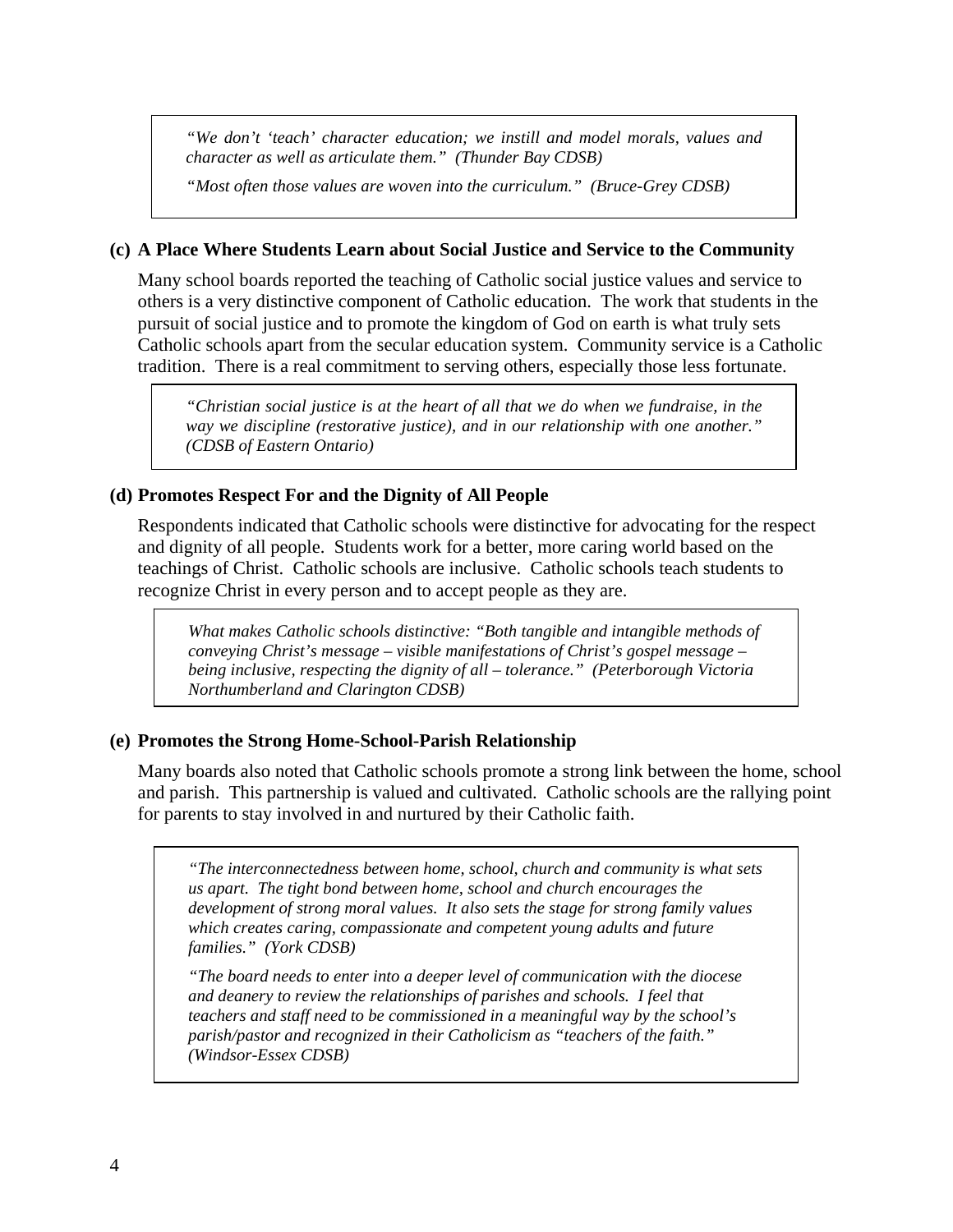# *The Value of Catholic Schools*

**The top five responses to the question "What did the groups say they value about Catholic schools were:**

- **the distinct culture and the Catholic tradition,**
- **the teaching of values, morals and discipline,**
- **the traditions,**

**2** 

- **the connection between home, school and parish,**
- **social justice activities and the belief that we are responding to a "call to service".**

#### **(a) The Distinct Culture and the Catholic Tradition**

A majority of school boards reported that what their communities valued most about Catholic schools was the Christ centred focus of Catholic schools. The Catholic faith and the traditions reflected in schools helps to generate a sense of community that is greatly valued by the community.

Respondents also reiterated their gratitude for the opportunity Catholic schools provide for students to freely celebrate their faith and all its traditions. Time for prayer, liturgies, masses, sacraments, and retreats, especially during times of crisis and joy are appreciated. Catholic schools provide a balance of work and play with prayer and service. They balance the emotional, spiritual, physical and social needs of students, in other words the whole child is educated. Catholic schools provide the space, time and reverence for the sacred. There is time to gather, celebrate, profess and grow together in faith.

*"First and foremost, our Catholic schools are places where our Catholic faith is promoted and celebrated in prayer, learning and school activities among staff and students." (Renfrew County CDSB)* 

*"I live for those WOW moments when I know that the students' eyes have been opened to a new way of looking at things, like when I introduced the rosary and they were all so excited to learn more and pray more." (Dufferin-Peel CDSB)* 

### **(b) The Teaching of Values, Morals and Discipline**

A majority of school boards also described the teaching of values, morals and strong discipline as highly valued characteristics of Catholic schools. They also reported that the visible signs of our faith in classrooms and other school spaces were expressions of faith traditions that were greatly appreciated and valued.

*"We chose a Catholic education for our children as we believe there is a definite difference in the quality of educational experience due to the 'tone' set by the Catholic school values. Our children are among other children raised by like minded parents with similar values." (York CDSB)*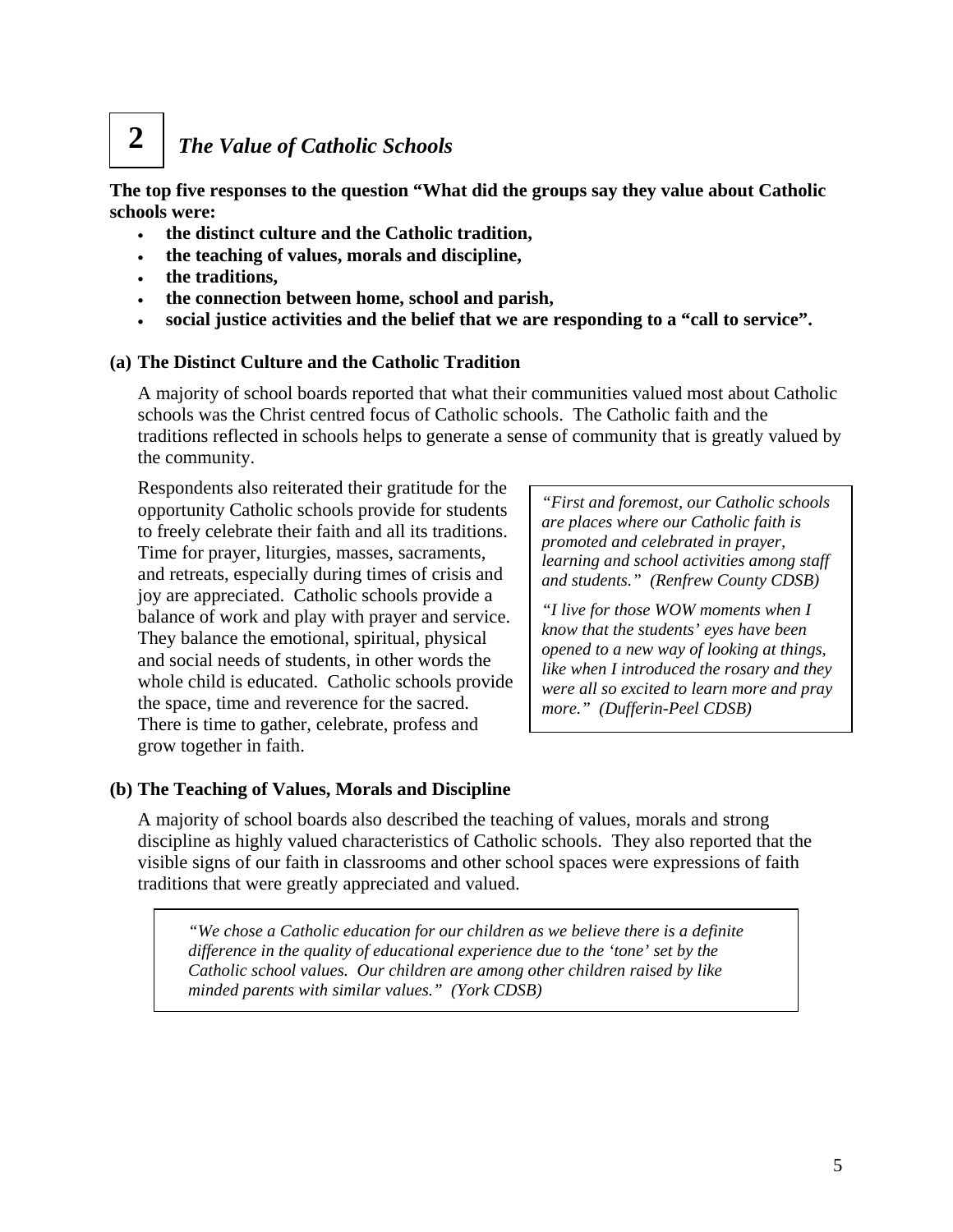### **(c) The Traditions**

Boards reported that their communities place great value on the traditions and history that are part of Catholic education. Parents have an expectation and hope that their children will experience the faith traditions they enjoyed during their youth as students in Catholic schools. Catholic schools are steeped in a rich moral tradition that guides children in their decisionmaking.

*"Parents rely on the schools to impart their faith to their children due to the complex changes in family dynamics as a result of societal changes." (Waterloo CDSB)*

### **(d) The Connection Between Home, School And Parish**

It is believed that the foundation of Catholic education is strengthened by the cooperative relationship between the home, school and parish. Respondents noted that the "triad" in many communities is not as strong as it once was. This has been attributed to many things, including the fact that there are no longer as many priests today as there were in the past. Respondents also noted that the weakening of the triad could also be attributed to the modern day challenges of family life and a lack of family involvement in the church. Respondents did, however, report that the partnership between the home, school and parish is valued.

*"The school and church work very hard at keeping their students and families connected through various means. Our world can be quite isolating but outreach is continuously made and support always being offered when there is a family crisis or educational need or concern." (Ottawa CSB)* 

### **(e) Social Justice Activities and the Belief That We Are Responding to a "Call To Service"**

Social justice activities and a call to service within the community are also regarded as a valuable characteristic of Catholic schools. The social responsibility and communal perspective to help those less fortunate is instilled in students and is based on the Catholic belief system. Schools provide a positive, all-inclusive, accepting and forgiving learning environment. The focus is on a better more caring world.

*"The sense of social justice is based on the teachings and stories from the Scriptures." (Thunder Bay CDSB)* 

*"Purity of heart, truth, desire what is right – moral and social responsibility, communal perspective, sense of service to transform society." (London DCSB)*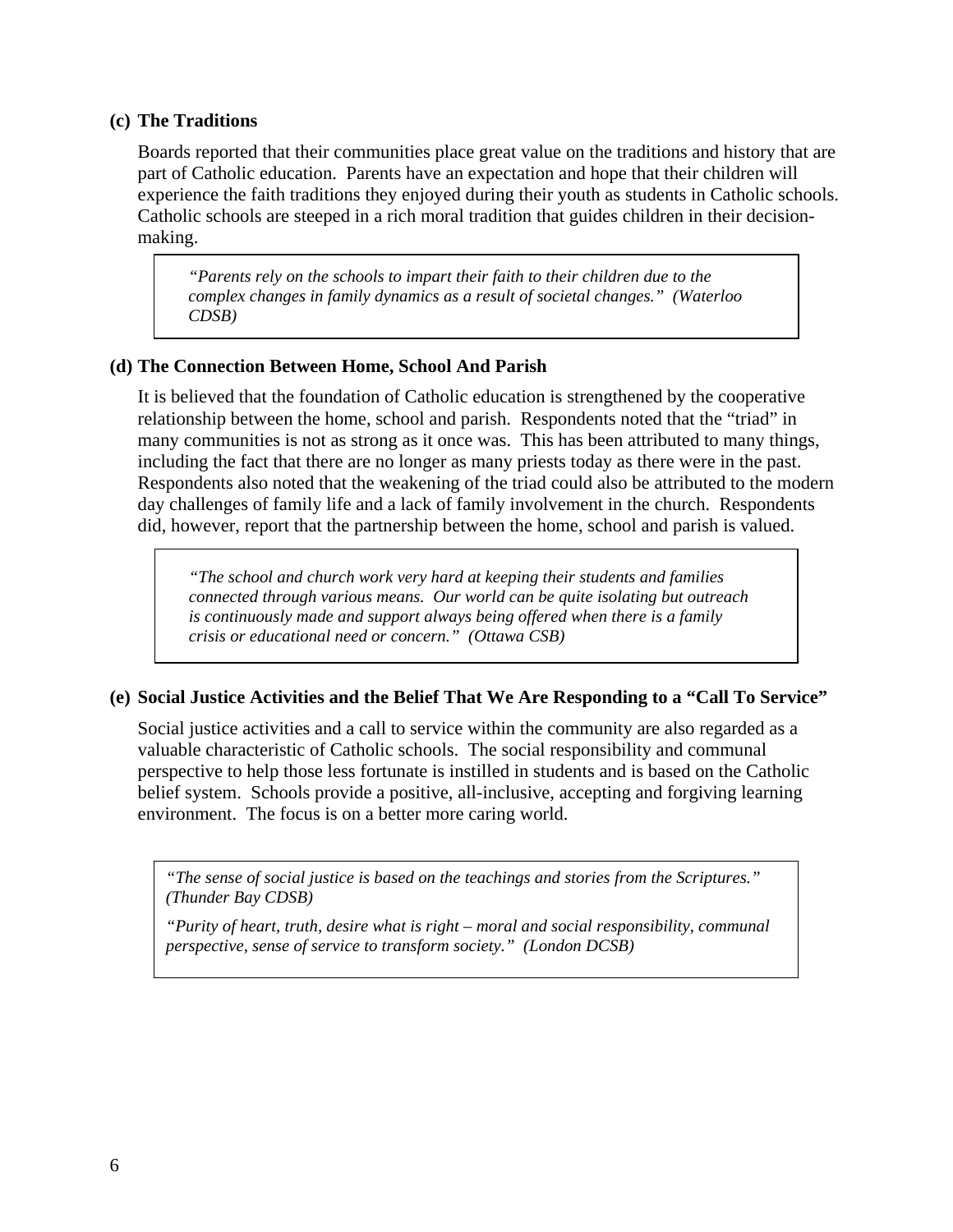### *The Community's Hopes for Catholic Schools*  **3**

**The top five responses to the question "What did the groups say about their hopes for the future?" were:** 

- **stronger home, school and parish relationship,**
- **that Catholic schools continue to exist,**
- **that values remain strong despite being countercultural,**
- **that staff are dedicated to their faith,**
- **that social justice issues continue to underpin school environment.**

### **(a) Stronger Home, School and Parish Relationship**

As previously acknowledged, respondents recognize that there is a weakness in the home, school and parish relationship. Following are some of the main suggestions for addressing this issue put forward by respondents:

- a. an accepting and supportive home, school and parish partnership no matter where individuals are along the journey of faith,
- b. greater parental involvement in schools and in particular, in the faith development of children,
- c. more parental involvement in parish life when many do not attend weekly mass,
- d. more involvement of the dioceses and parishes in the life of school communities,
- e. parishes should be encouraged to invite schools to the church more frequently and schools should consider more opportunities where parish groups could be involved in school activities and assemblies.

*"Drawing of the parents into the faith community of the school in order to strengthen the bond in faith between school-home-parish; i.e. faith celebrations that invite parents into the school – skits (drama, music), prayer services." (Thunder Bay CDSB)* 

*"From a parent's perspective we need to work on 'Engaging Parents'. Communication amongst all Catholics needs to improve and we need to do more to engage and put less emphasis on being 'Right'." (Halton CDSB)* 

### **(b) Catholic Schools Continue to Exist**

Many school board communities expressed the hope that Catholic schools would continue to exist as part of the publicly funded school system.

Respondents observed that the unity of the Catholic community is something that is important to the future of Catholic schools. To live as witnesses of the Catholic faith with God at the centre is of utmost importance to communities.

*"That Catholic schools are able to continue to operate and flourish as they set an example for other systems to follow and aspire to." (Durham CDSB)*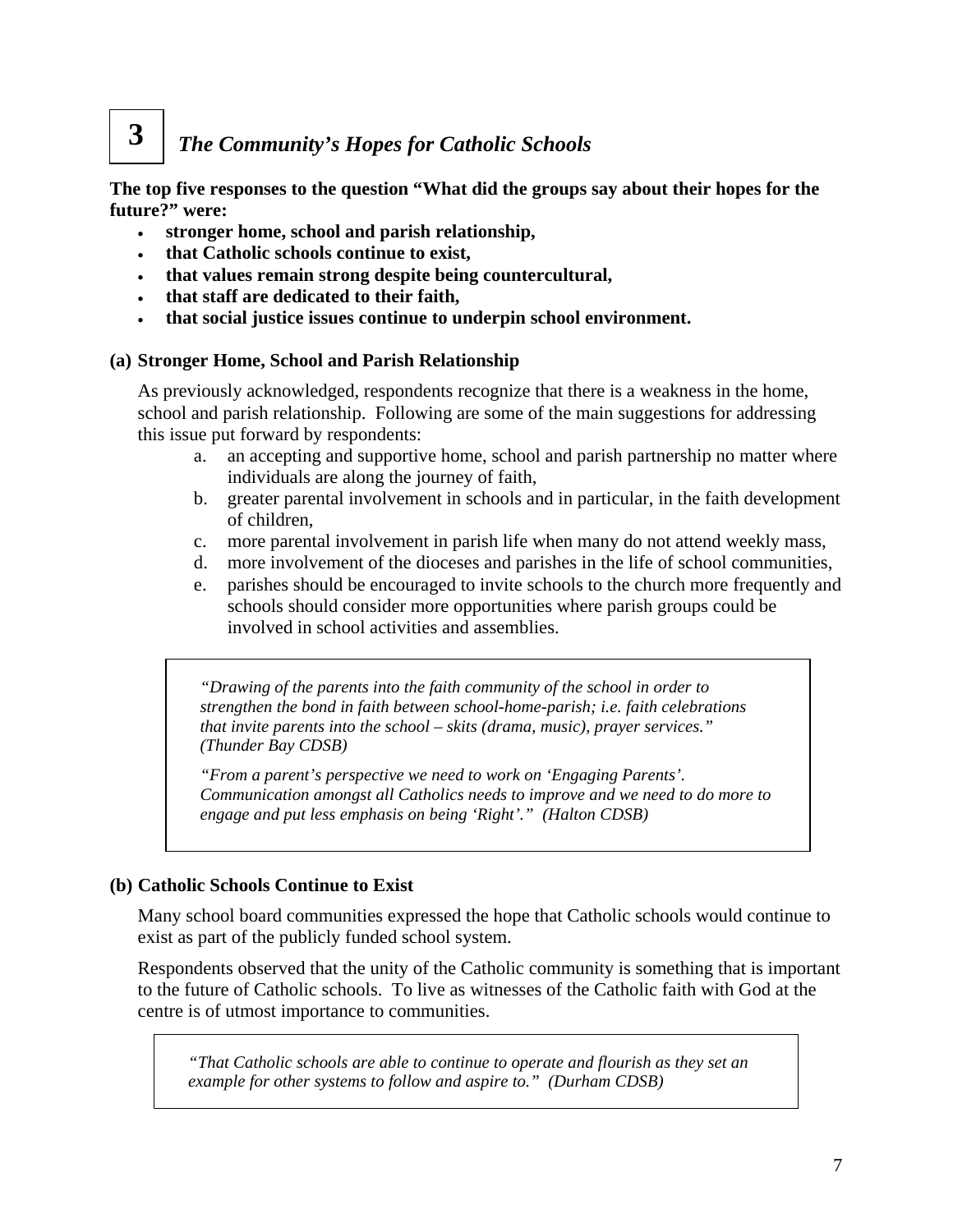#### **(c) Values Remain Strong Despite Being Countercultural**

Schools boards also reported that their communities hoped Catholic schools would continue to provide students with a strong moral foundation and help students to face the challenges of a secular society. Many expressed the wish that the teaching of Catholic values should remain strong despite being countercultural. It was articulated that we should promote ourselves more and publicly articulate our distinctiveness.

*"Catholic schools continue to be valued by society at large for their faith-based perspective in a secular world." (Algonquin and Lakeshore CDSB)* 

*There is a need for creativity in linking the* '*marriage' of learning with the love of God and service to the community." (Kenora CDSB)*

#### **(d) Staff are Dedicated to Their Faith**

It was also expressed that our schools should attract educators committed to the Catholic faith and the mission of the Church. It was hoped that ongoing faith development for all staff would include vocation, prayer life and Catholic church teachings.

*Hopes for Catholic schools: "That a focus takes place on hiring faith-filled Catholics." (St. Clair CDSB)* 

### **(e) Social Justice Issues Continue to Underpin School Environment**

The Catholic school's mandate is "missionary" and this must be recognized in its social justice activities.

*"We must continue to teach and live Catholic social teachings, transforming society for a better world." (Northwest CDSB)* 

#### **(f) Other**

Many groups expressed the need to get school councils more involved in their schools. In particular, it was hoped that the role of school councils would go beyond fundraising to focus more on faith development and other aspects of Catholic education. It was proposed that school councils could help counsel and support students in the development of their faith.

*"A clear purpose on the role of the School Council in the evangelization process is needed." (Waterloo CDSB)* 

Many school boards also reported that they hoped for more youth involvement in the church, in fact a renewal of the youth within the church. They hoped for an increase in youth ministry and that local churches welcome youth. To prevent adolescents from drifting away from the church, the contemporary needs of children and youth should be met and they should feel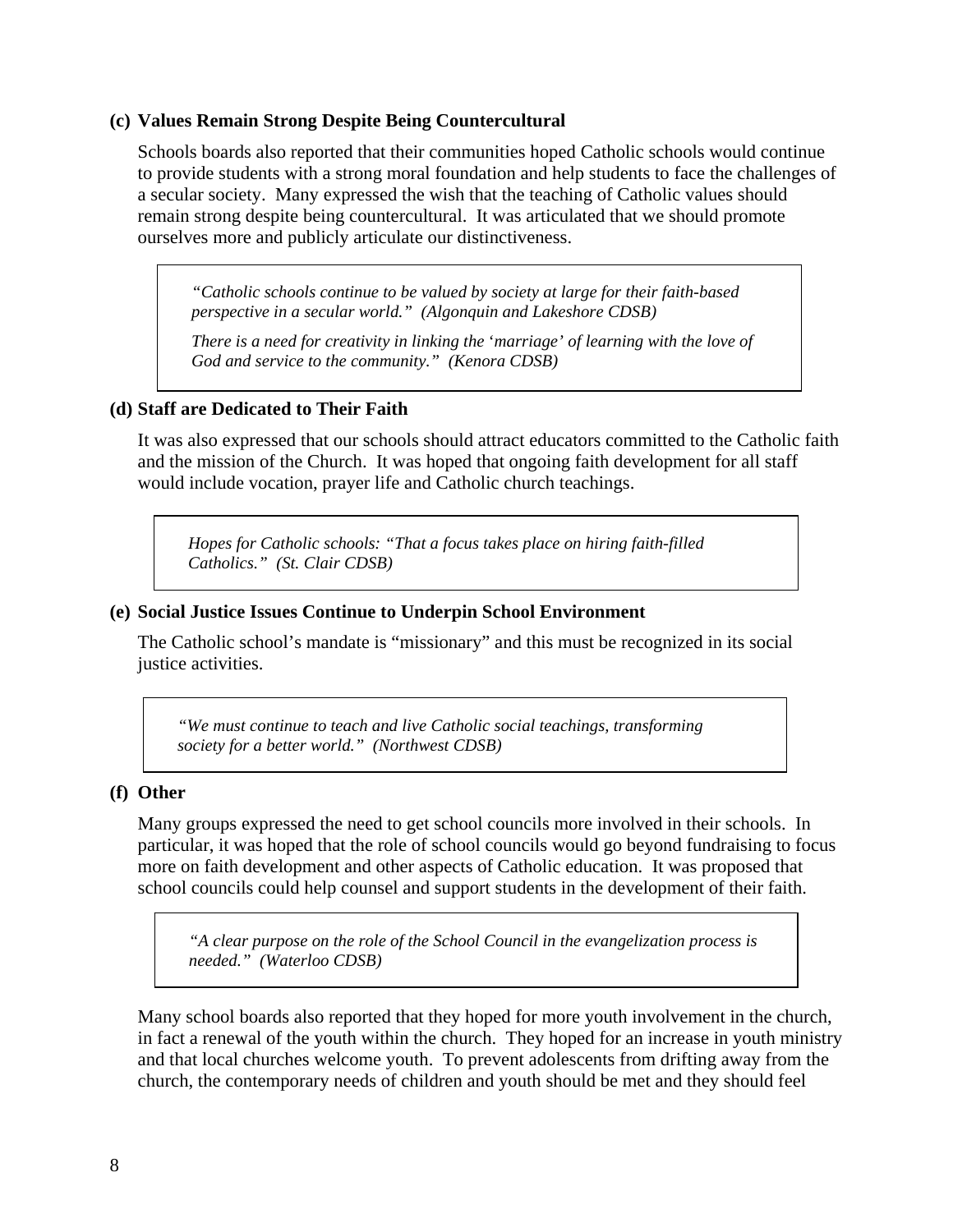welcome and attracted to churches. Youth coordinators should be considered a source for future leadership in the parish community.

### *The Major Issues Facing Catholic Schools Today*  **4**

**The five main responses to the question "What did the groups say were the major issues facing Catholic education now and in the future?" were:** 

- **the continued existence of Catholic schools in Ontario,**
- **inadequate home and parish involvement with schools,**
- **staff and community's commitment to the Catholic faith,**
- **community apathy and indifference,**
- **negative impact of Ministry priorities (e.g. literacy and numeracy initiatives) on Religious Education.**

### **(a) Continued Existence of Catholic Schools in Ontario**

Communities across the province reported their concern about the future of Catholic schools in light of recent advocacy of system opponents like the "one school system" lobby. Respondents indicated concern about the public's perception that Catholic schools were somehow redundant since Catholic schools were very much like public secular schools.

Respondents observed that there is growing public debate around the inequity of funding Catholic schools to the exclusion of other faith-based schools.

*"We need to continue to educate the communities about Catholic education and the value of having the two systems. Non-Catholic ratepayers/voters need to know what we are all about so that they are informed and can make positive informed decisions in the event that the question of the existence of our system should be put to a referendum." (London DCSB)* 

### **(b) Inadequate Home and Parish Involvement With Schools**

Respondents reported that there are fewer families attending church regularly and that there is an increase in the number of students not baptized in our schools. Many parents are often not involved in the development of their child's faith and the school is sometimes the only place students receive the teachings of the Catholic faith and spiritual support.

*"The issue most raised in this section was the lack of parental nurturing of children's faith and lack of parental involvement in the parish. Respondents also noted the important role played by the parish in the home-school-parish relationship." (Renfrew County CDSB)*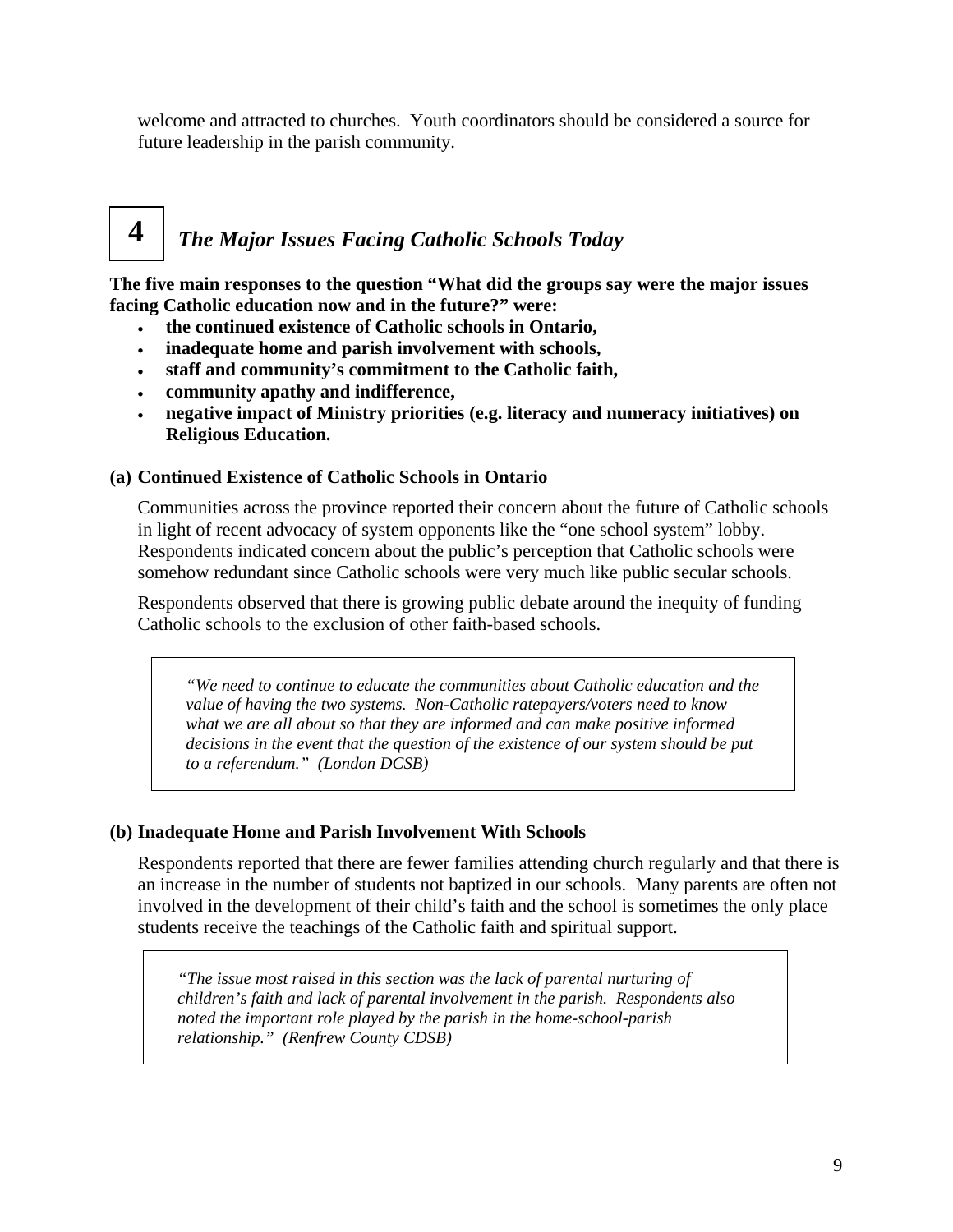### **(c) Staff and Community's Commitment to the Catholic Faith**

Sometimes in the process of hiring, academic credentials are deemed more important than spiritual (Catholic) credentials. A deeper understanding of the Catholic faith and its traditions needs to be cultivated not only in educators but the whole community.

*"The major challenge facing Catholic education today and into the future is the lack of religious understanding on the part of some of the teachers. While many are practicing their faith by regular church attendance and participation in the life and ministry of their local parish, many are not and religion in the schools can become just one more subject to be taught in an already full curriculum. (Ottawa CSB)* 

### **(d) Community Apathy and Indifference**

Respondents reported a need for the Catholic community to be less complacent about the *enduring gift*. The community needs to be better educated to address the threats to Catholic education and become more vocal about the distinctiveness of Catholic schools. This complacency is attributed to religious illiteracy, pride and/or lack of proper faith formation. Some do not fully accept all Catholic teachings.

*"Many of our teachers are not Catholic. Although good people and excellent educators, it must be difficult for them to teach something they don't believe in regardless of how much training they have." (Superior North CDSB)* 

*"Apathy is our greatest threat. There has to be a Big Plan. Define the problems and dialogue to find solutions. Do not let the demands of curriculum push Religious Education to the sidelines." (Sudbury CDSB)* 

### **(e) Negative Impact of Ministry Priorities (e.g., Literacy and Numeracy Initiatives) on Religious Education**

A demanding curriculum that focuses on results (both literacy and numeracy) and not Religious Education is another issue of concern for many school boards. Educators feel pressure from the Ministry of Education to improve EQAO results and implement government initiatives.

*"Educators must keep faith integrated into the entire curriculum so that we remain distinctive and effective." (Northwest CDSB)* 

### **(f) Other**

Funding challenges are another issue described by many school boards. The funding formula is structurally sound but inadequately funded.

Some school boards also noted the declining enrolment in their school system as an issue. Schools and parishes have closed and schools have opened up their doors to non-Catholics which has been a challenge. A change in the social diversity and increasing immigration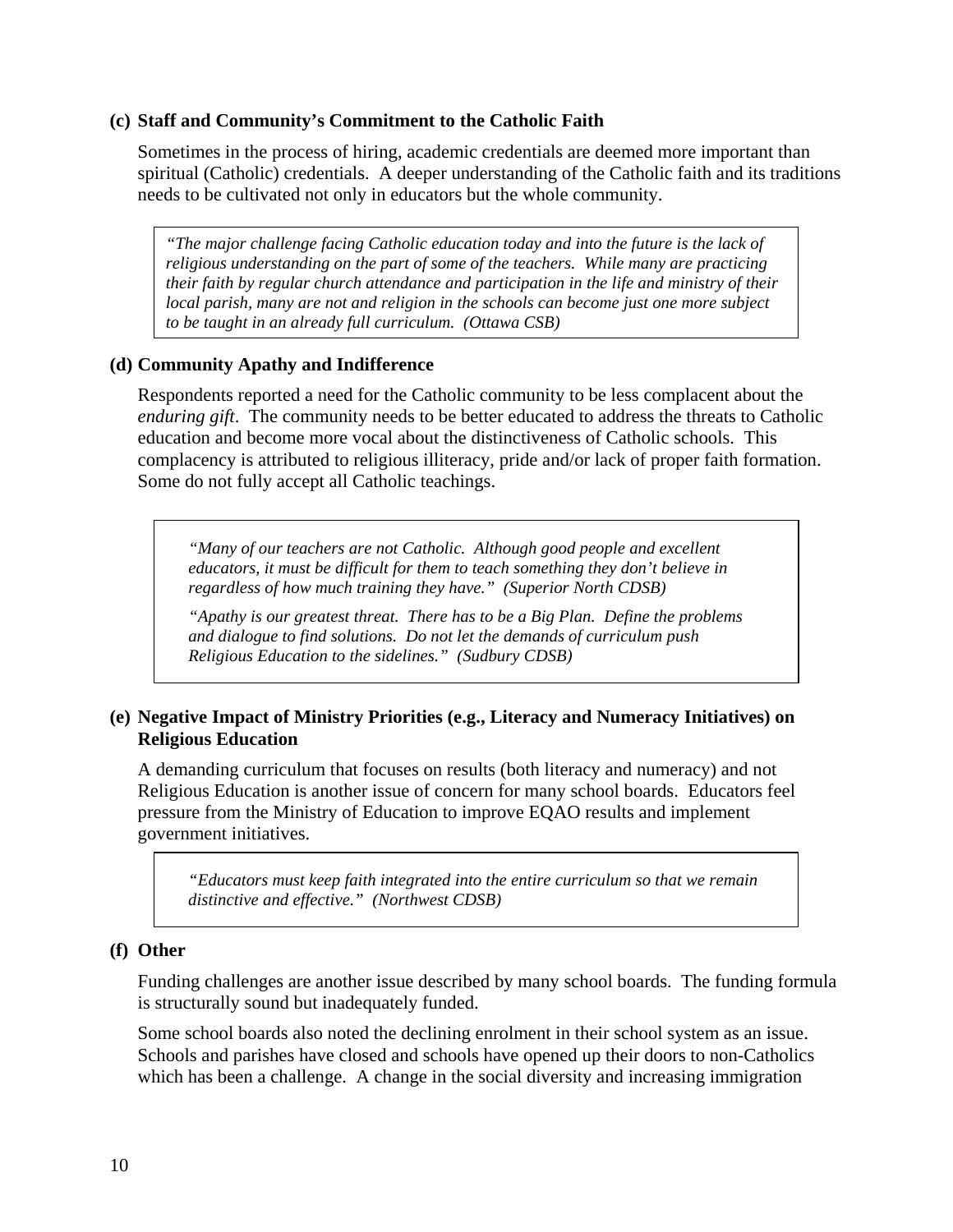from non-Catholic and even non-Christian countries has resulted in Catholics becoming the minority.

*"Declining enrolment in our school system created by qualifications for entry, migration out of Ontario, immigration from non-Catholic countries." (Nipissing-Parry Sound CDSB)* 

## *Strategies for Promoting and Protecting Catholic Education*

**The top six responses to the question "What did the groups say about how to promote and protect Catholic education for the future?" were:** 

- **communication and self promotion,**
- **greater home, school and parish partnership,**
- **dialogue among Catholic partners,**
- **faith development for staff and parents,**
- **staying true to our Catholic identity,**
- **and political mobilization.**

**5** 

### **(a) Communication and Self Promotion**

Respondents indicated that effective promotion was important to the future survival of Catholic schools. Ontarians need to understand those attributes and characteristics that make our system distinctive. We also need to educate Ontarians on the history of Catholic education and the contributions that our graduates make to society.

We need to celebrate our achievements and contributions to the world. Through media we should demonstrate our distinctiveness as well as foster our Catholic identity. Jesus' Gospel message should be proclaimed as the central focus of the religious purpose of Catholic schools. The most important teaching of Jesus is God's salvation – the kingdom of God is at hand. We need to be inspired by this message.

*"Promote and celebrate our schools, masses and who we are, celebrate our uniqueness." (Huron-Perth CDSB)* 

*"We must be prepared to counteract the growing loudly and uninformed vocal secular opinion that denounces the need for a fully funded Catholic school system. Our Board must be prepared to fight in the newspapers, the radio talk shows, the media, to justify our existence and our right to be funded and to co-exist with the public system. We must get out and about and sing our praises." (Ottawa CSB)*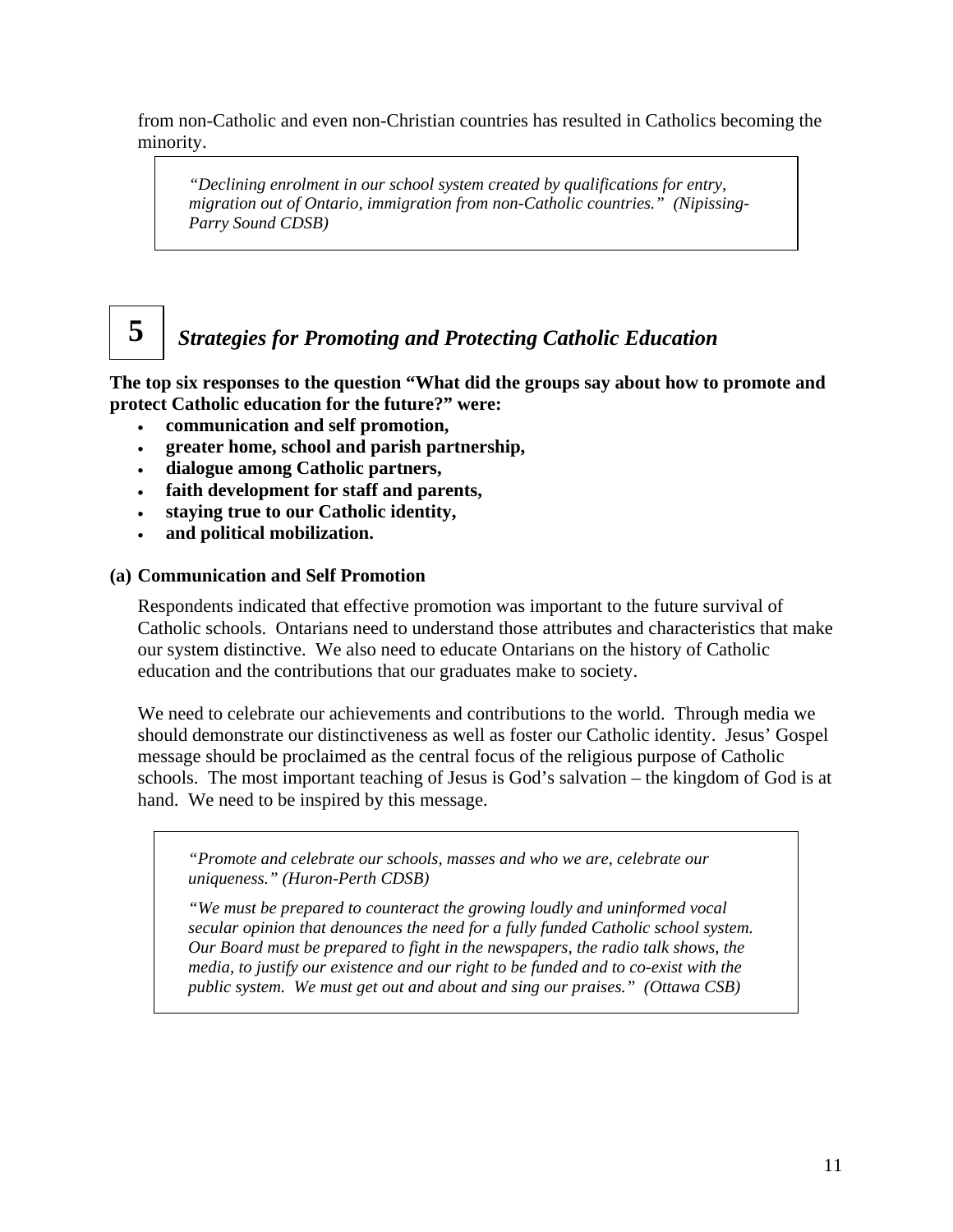### **(b) Greater Home, School and Parish Partnership**

The promotion and protection of Catholic education for the future can also be achieved by promoting a stronger home, school and parish partnership. The home-school-parish relationship should be re-imagined. There should be increased church and home support. For example, schools need greater involvement in preparing students for the sacraments. Clergy should be more visible in the schools. Parents should be more engaged in the life of the school. Church attendance needs to improve as well. Catholics (staff and families) could be encouraged to return to parish communities and attend church social events, like picnics and family masses.

*"We need to preserve and strengthen the home-school-parish relationship through greater parent involvement in our schools, especially through volunteering, and to welcome clergy into our schools." (Renfrew County CDSB)* 

### **(c) Dialogue Among Catholic Partners**

Catholic education can also be promoted and protected for the future by way of dialogue among partners. The entire Catholic community: schools, trustees, parents, parishes, dioceses, ICE, Catholic organizations, etc. should continue to work together to promote and protect Catholic education.

*"There needs to be dialogue among the partners – 'a unification of all the partnerships within the Catholic system', 'a strong message from the Bishop through priests and schools to increase awareness and promote a call to action', 'promote partnership with the parish – encourage involvement rather than weekly mass'". (Hamilton-Wentworth CDSB)* 

### **(d) Faith Development for Staff and Parents**

Many school boards also reported that Catholic education can be promoted and protected for the future through the faith development of staff and parents.

*"We are only as strong as our weakest link. We must strive to maintain the highest of standards both academically and in terms of faith development." (Dufferin-Peel CDSB)* 

### **(e) Staying True to Our Catholic Identity**

The promotion and protection of Catholic education for the future can also be achieved by staying true to our core values and faith traditions. Schools need to lead by example and walk the talk. Schools need to model our Catholic faith for students and the community. There should be increased time for prayer, retreats, and spiritual development days.

*"Be aware and knowledgeable about Catholic education which is based on the Gospels. The Scriptures do not change." (Peterborough Victoria Northumberland and Clarington CDSB)*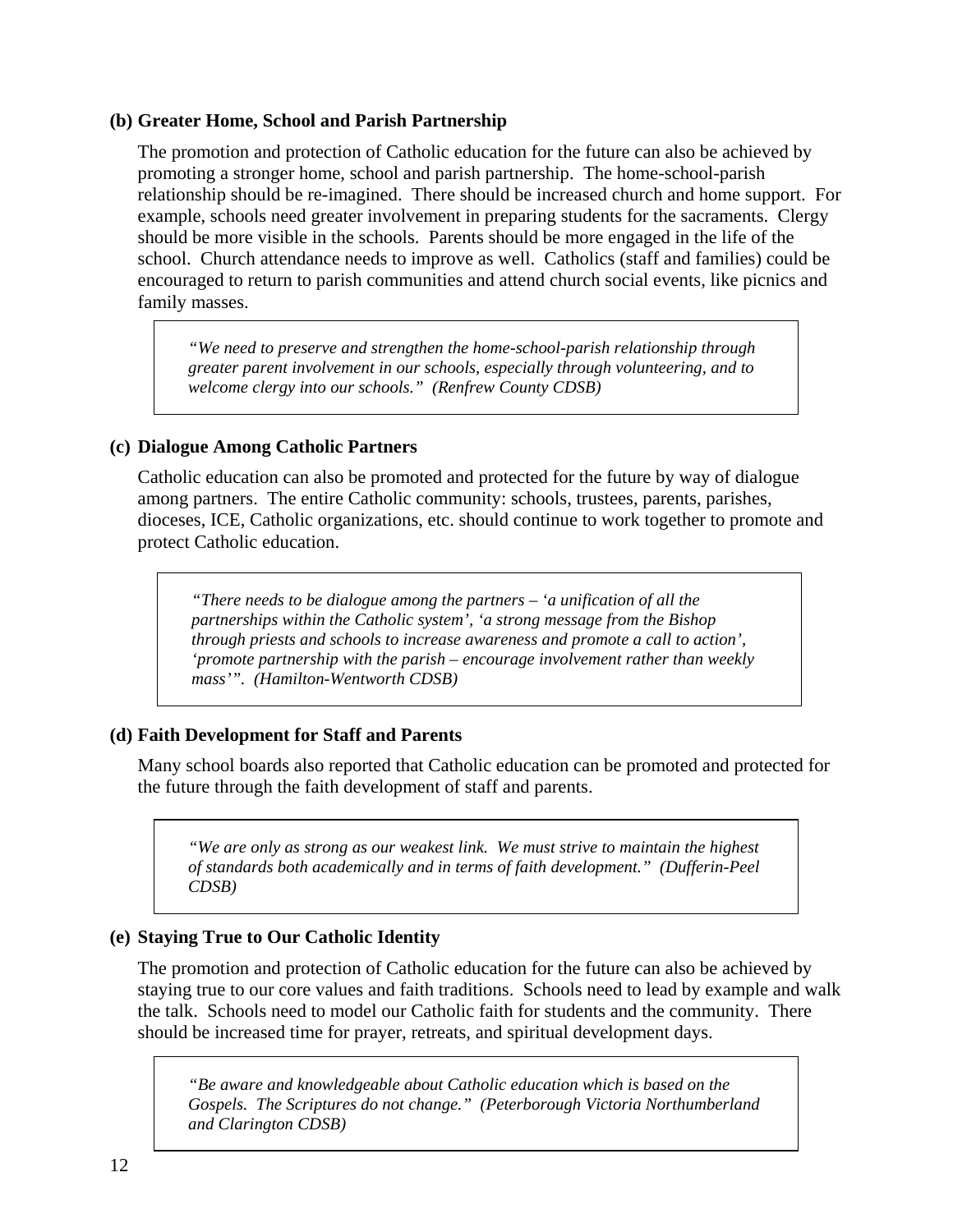### **(f) Political Mobilization**

Catholic education can also be promoted and protected for the future by way of political mobilization. A strong political voice on behalf of Catholic education is needed and should be sought. We should know our history, lobby politicians and get involved in political parties so that they hear our voice.

*"Encourage political participation to promote and defend Catholic schools in an informed fashion (know our own history, lobby politicians, get involved with political parties)." (Algonquin and Lakeshore CDSB)* 

# **6**

### *What to Tell the School Boards and the Institute for Catholic Education*

**When groups were asked to elaborate on other information they would like to share with their school boards and the Institute for Catholic Education, responses generally fell into four main theme categories:** 

- **communicate and promote Catholic education through leadership,**
- **strengthen the home, school and parish partnership,**
- **provide adult faith development and faith formation,**
- **remain faith-based.**

### **(a) Communicate and Promote Catholic Education Through Leadership**

Respondents felt strongly that both the board and ICE should communicate Catholic values and distinctiveness through their leadership. They should be the first to raise the awareness of the importance of Catholic education. There should be a public relations campaign to educate the public regarding the history of our school system and how we are different from the public system. With publicity, a societal gain in consensus that our graduates are indeed different can be achieved. Some respondents suggested that there should be more visibility on the part of the Ontario Conference of Catholic Bishops.

Good dialogue among partners should be encouraged, and strengthened through improved internal and external communication. A strong united voice is needed to amplify our messages and to effectively protect our system. Among the suggestions to strengthen the Catholic community were board sponsored information nights for parents and the wider community, e.g. "Our Catholic Schools."

*"We must learn how to properly promote the value of Catholic education rather than always take a defensive stance." (CDSB of Eastern Ontario)* 

*"Ensure dialogue among the partners in Catholic education; work together in solidarity with all stakeholders, school communities, parishes and ICE collaboratively with a united voice." (Brant Haldimand Norfolk CDSB)*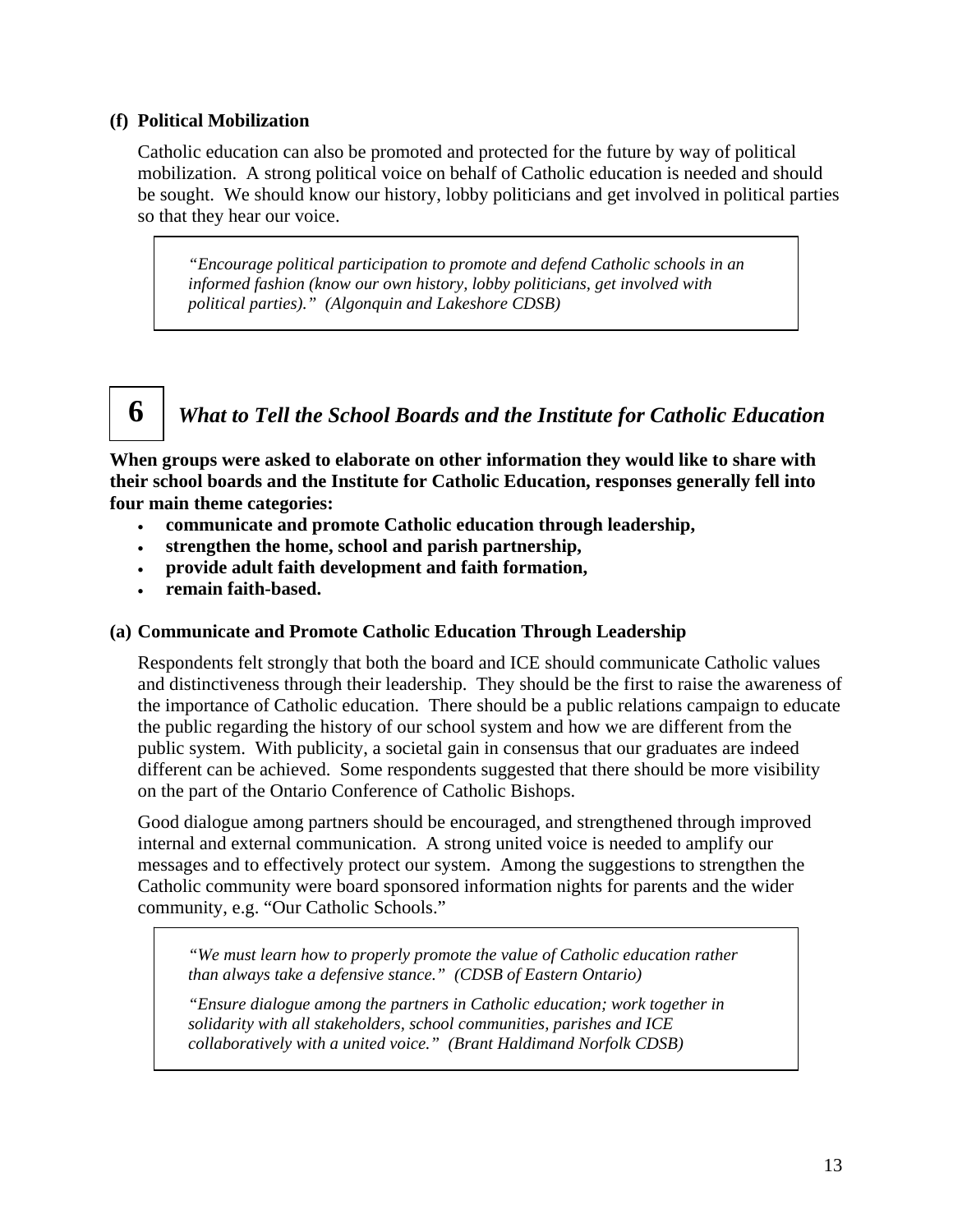### **(b) Strengthen the Home, School and Parish Partnership**

Communities identified a need for ICE and school boards to address weaknesses in the home, school and parish relationship.

*"Our teachers and staff need our (parish) support and understanding, our faith and gratitude for the people they are, persons who daily walk the talk and live the life they speak and act. God bless them all. The church and all society need Catholic schools." (Dufferin-Peel CDSB)* 

### **(c) Provide Adult Faith Development and Faith Formation**

Many school boards also reported that the groups would like to tell school boards and ICE to provide staff faith development and faith formation opportunities. There was an expressed need for board funded mandatory religious education courses for teachers. Also, more formal courses at universities with regards to Catholic education should be provided. There should be more religious training for teachers (e.g., Religious Education Part 1, 2 and 3). It was also proposed that professional development days be held that were organized around more spiritual guidance.

*"Spiritual guidance for staff, more support for regular classroom teachers." (London DCSB)* 

*"Catholic schools whenever possible ought to connect with major events taking place in the Catholic world and use this as an opportunity for instruction and practice of the faith. For example, next year's Eucharistic Congress to be held in Quebec City presents all of us and every school the perfect time to learn more about Eucharistic Adoration and our Samaritan mission that naturally follows. One cannot love God without loving one's neighbours." (Toronto CDSB)* 

### **(d) Remain Faith-Based**

A final thought reported by school boards as indicated by groups as to what they would like to tell school boards and ICE is simply to remain faith-based and not be driven by financial concerns. Ultimately, God should remain the centre of our educational system.

*"Trustees must assume strong leadership roles by writing letters to the editors, by being pro-active, seen and heard." (Huron-Superior CDSB)* 

*"We need more faith formation among adults in our system which would include ways to excite the young educators in our system about faith formation." (Niagara CDSB)* 

### **B. Individual Reports**

Only eleven school boards provided a summary of Individual Reports. All of what was reported echoes the thoughts and sentiments written in the Group Reports.